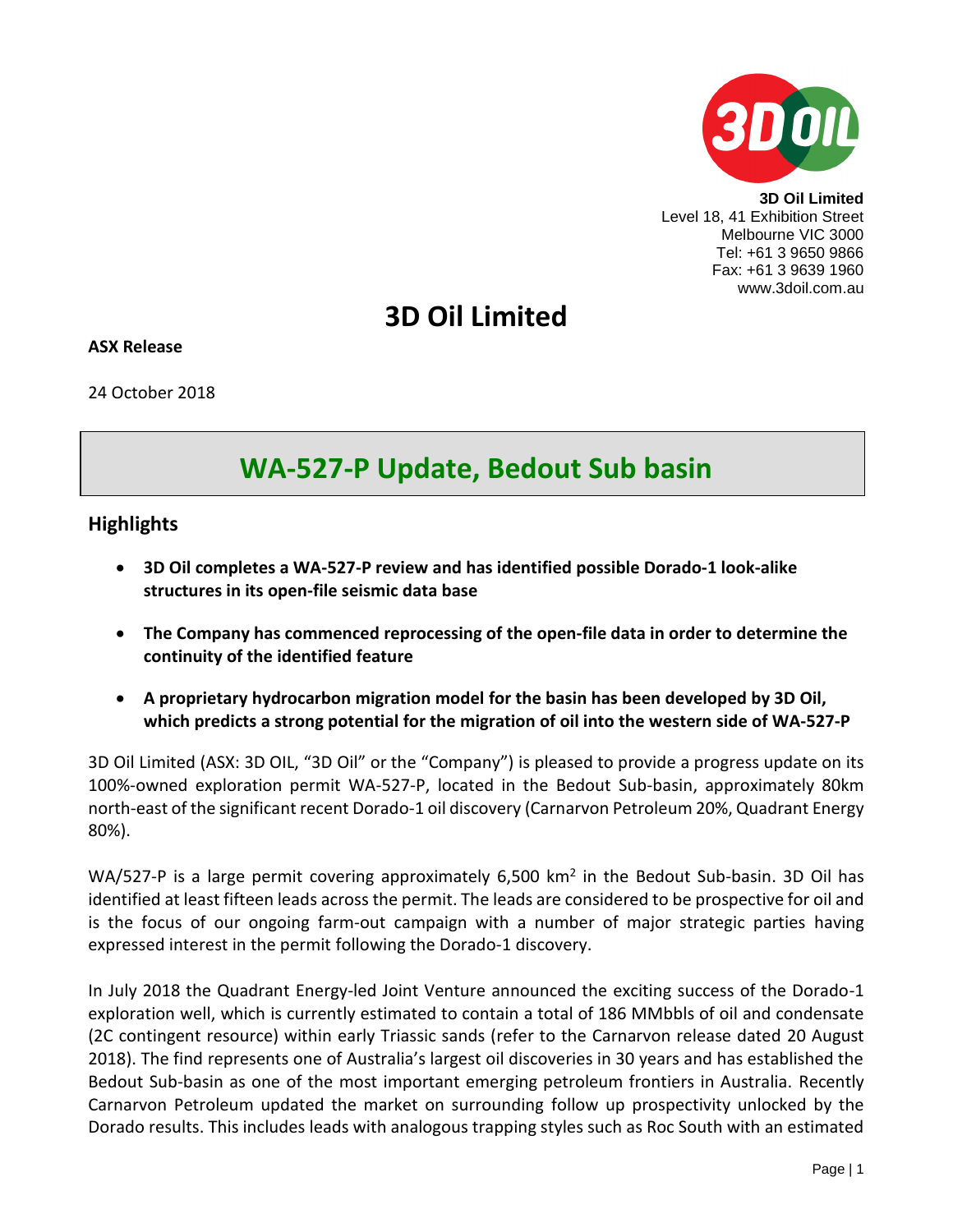56 MMbbls P50 Prospective Resource, and Pavo with 82 MMbbls P50 Prospective Resource (refer to the Carnarvon release dated 15 October 2018).

3D Oil has recently conducted a review of the open-file 2D seismic data available in the WA-527-P exploration permit. The data is sparse and of varying vintage and quality, however, it has been possible to identify a potential erosional channel system within the western side of the acreage, similar to that which was encountered in the Dorado oil discovery (Figure 1).

# **Figure 1: Example of an erosional channel system identified on open-file 2D seismic data and a comparison with the Dorado discovery**



The possible channel system is interpreted to cut into Lower Triassic sands, the same as those bearing hydrocarbon at Dorado and Roc. The features are proposed as analogous to the Dorado-Apus and Milne channel systems (Figure 2) that provide the trapping mechanism for the Dorado oil discovery and the Roc South, Pavo and Apus prospects, all considered to represent similar features (refer to Carnarvon release dated 15 October 2018).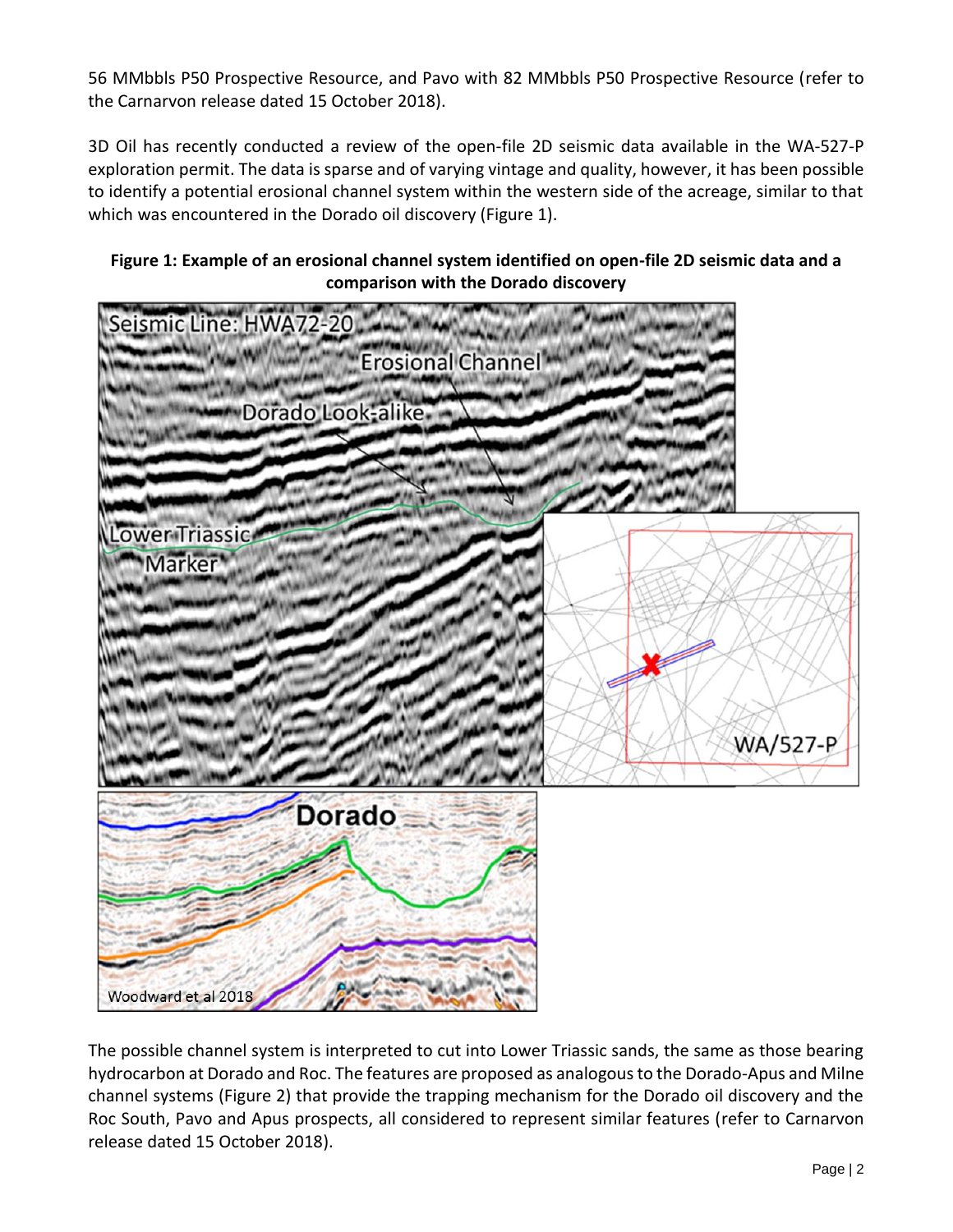# **Figure 2: Map showing the Dorado-Apus, Milne Channel systems, accompanying leads and the locations of similar channel features within WA-527-P.**



3D Oil has commenced the reprocessing of key 2D seismic lines within the western side of the acreage. It is hoped that modern reprocessing will aid in the mapping of this potential channel system and assist 3D Oil in determining the best possible location for 3D seismic acquisition. It should be noted that significant additional geophysical interpretation is required before 3D Oil can fully confirm and delineate these features.

Recent publications made by Quadrant Energy to leading Australian Oil & Gas Journal APPEA indicate that the Lower Triassic contains excellent quality oil-prone source rocks (Woodward et al. 2018). 3D Oil has undertaken a new thermal and migration model which integrates these source rock parameters with the Dorado-1 results. The results from the migration model indicates the potential for significant hydrocarbon generation available to the western side of WA-527-P, located along the margin of the Bedout Sub-basin.